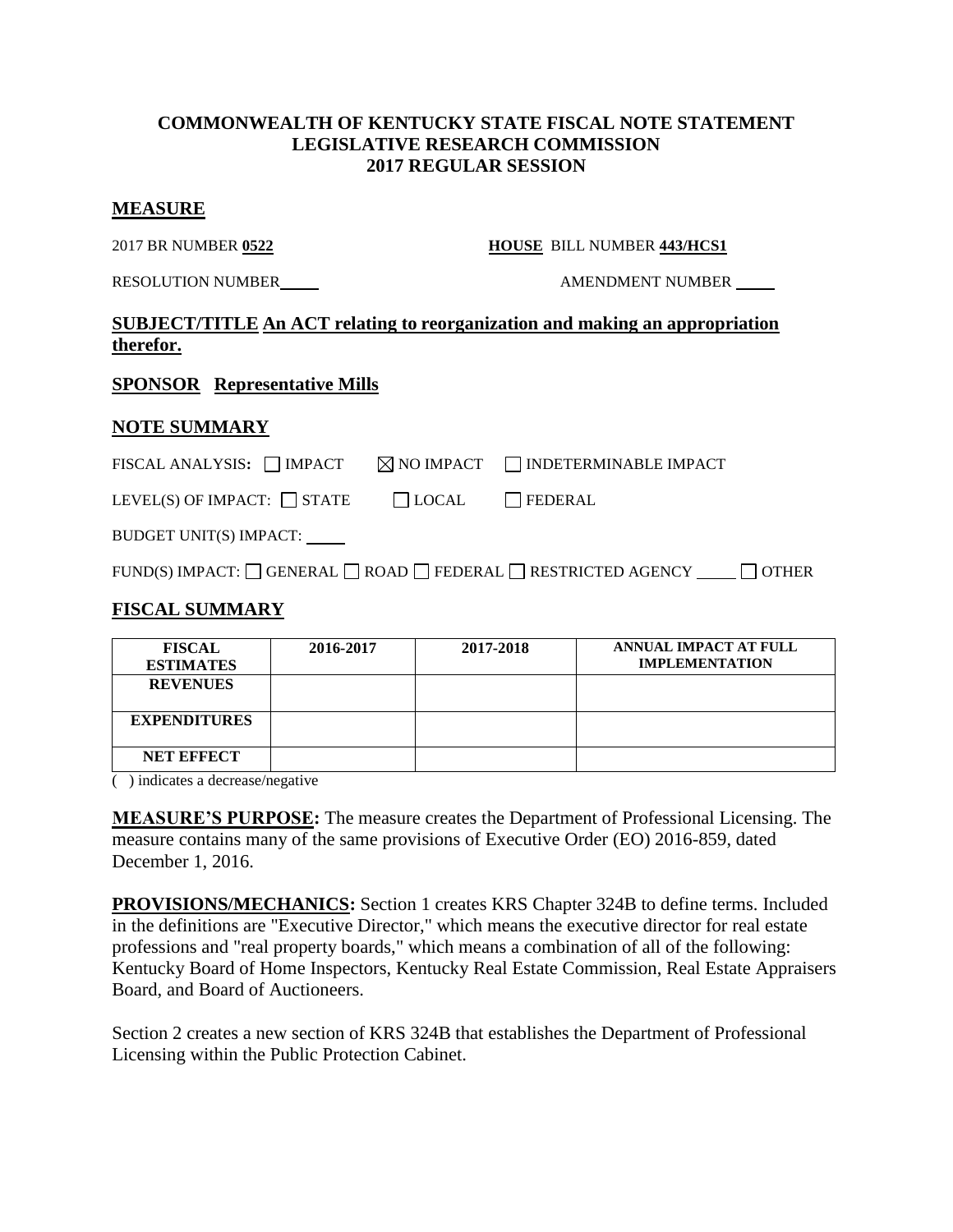Sections 3 and 4 create new sections of KRS Chapter 324B that establish the responsibilities of the executive director.

Sections 5 and 6 repeal, reenact, and amend KRS 224.10-052 to 224.10-053 as new sections of KRS Chapter 324B to conform.

Sections 7 to 16 and 19 to 23 amend various statutes to conform.

Section 17 repeals and reenacts KRS 198B.704 to create the Kentucky Board of Home Inspectors, which will be attached to the Department of Professional Licensing. It establishes the number of board members, board members' qualifications, responsibilities of the board, and board members' compensation.

Sections 18, 24, 28, and 32 amend statutes to authorize the executive director to hear and issue final orders regarding decisions of the real property boards.

Sections 25, 26, 27, and 31 amend statutes regarding filling vacancies of the real property boards and establishes compensation for board members.

Sections 29 to 30 and 33 to 36 amend various statutes to conform.

Section 37 repeals KRS 324.283 regarding compensation for members of the Kentucky Real Estate Commission.

Section 38 establishes term expirations for the real property board members appointed under EO 2016-859.

Section 39 allows any member of the real property boards, as those boards existed on November 30, 2016, to continue to serve the board as a nonvoting ex officio member until that member's term expires and establishes their compensation.

Section 40 allows all active employees of the real property boards as of November 30, 2016 to remain employees of their respective boards.

Section 41 confirms EO 2016-859, dated December 1, 2016, unless superseded by this act.

Section 42 declares an emergency so that the bill takes effect upon its passage and approval by the Governor or upon its otherwise becoming a law.

**FISCAL EXPLANATION:** The bill confirms many of the provisions of EO 2016-859 that are already in place. Therefore, there is no fiscal impact.

One of the provisions in the EO that was not confirmed by the bill is the creation of the Kentucky Real Estate Authority (the authority). The EO created the authority that consists of 5 ex officio voting members: the executive director of the authority and the chairs of the following boards, Realtors, Appraisers, Auctioneers, and Home Inspectors. The EO did not authorize